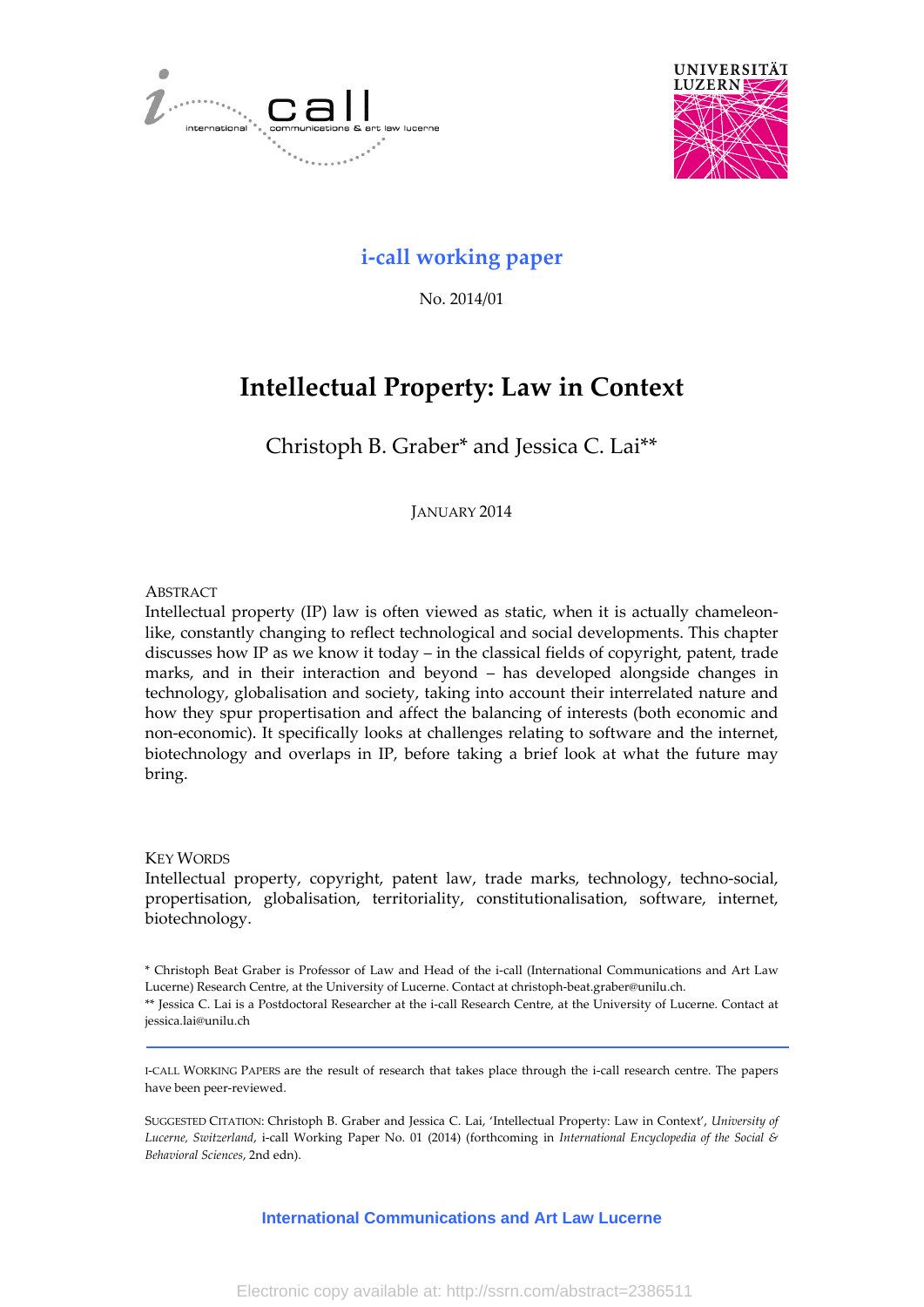Published by: i-call, The Research Centre for International Communications and Art Law at the University of Lucerne Frohburgstrasse 3 P.O. Box 4466 6002 Lucerne Switzerland

ISSN 1664‐0144 © The i‐call Research Centre, Switzerland

All rights reserved. No part of this publication may be reproduced, stored in a retrieval system, or transmitted in any form or by any means, mechanical, photocopying, recording or otherwise, without prior written permission of the publisher.

Permission to use this content must be obtained from the copyright owner.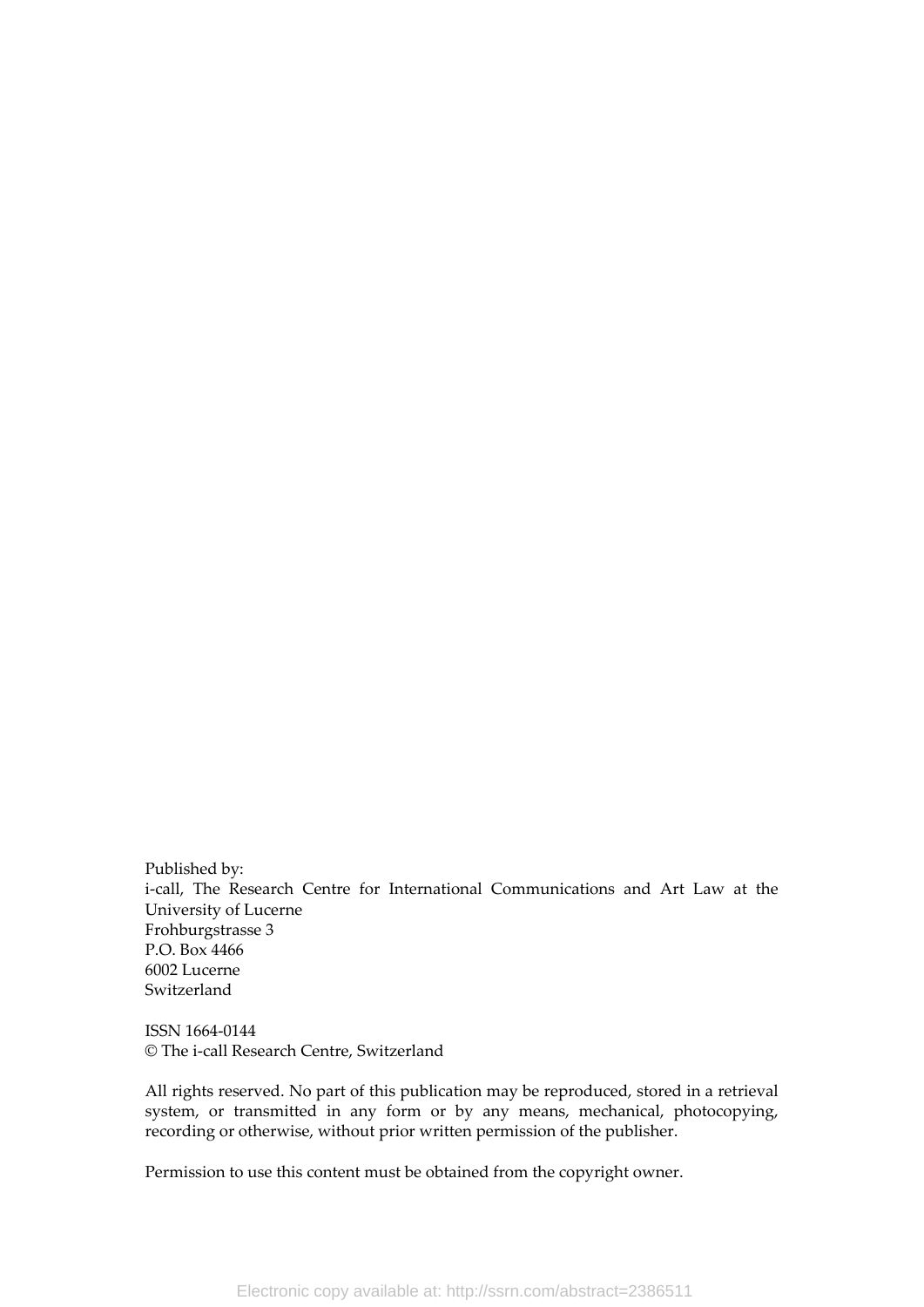## **INTELLECTUAL PROPERTY: LAW IN CONTEXT**

| $\mathbf{1}$ . | <b>INTRODUCTION: IP LAW AS CONTINGENT ON THE</b> |                                                  |  |
|----------------|--------------------------------------------------|--------------------------------------------------|--|
| 2.             |                                                  |                                                  |  |
| 3.             |                                                  |                                                  |  |
| 4.             |                                                  |                                                  |  |
| 5.             |                                                  |                                                  |  |
|                | 5.1<br>5.2                                       | CONSTITUTIONALISATION OF THE GLOBAL IP REGIME 10 |  |
| 6.             |                                                  |                                                  |  |
|                | 6.1<br>$6.2^{\circ}$<br>6.3                      |                                                  |  |
| 7.             |                                                  |                                                  |  |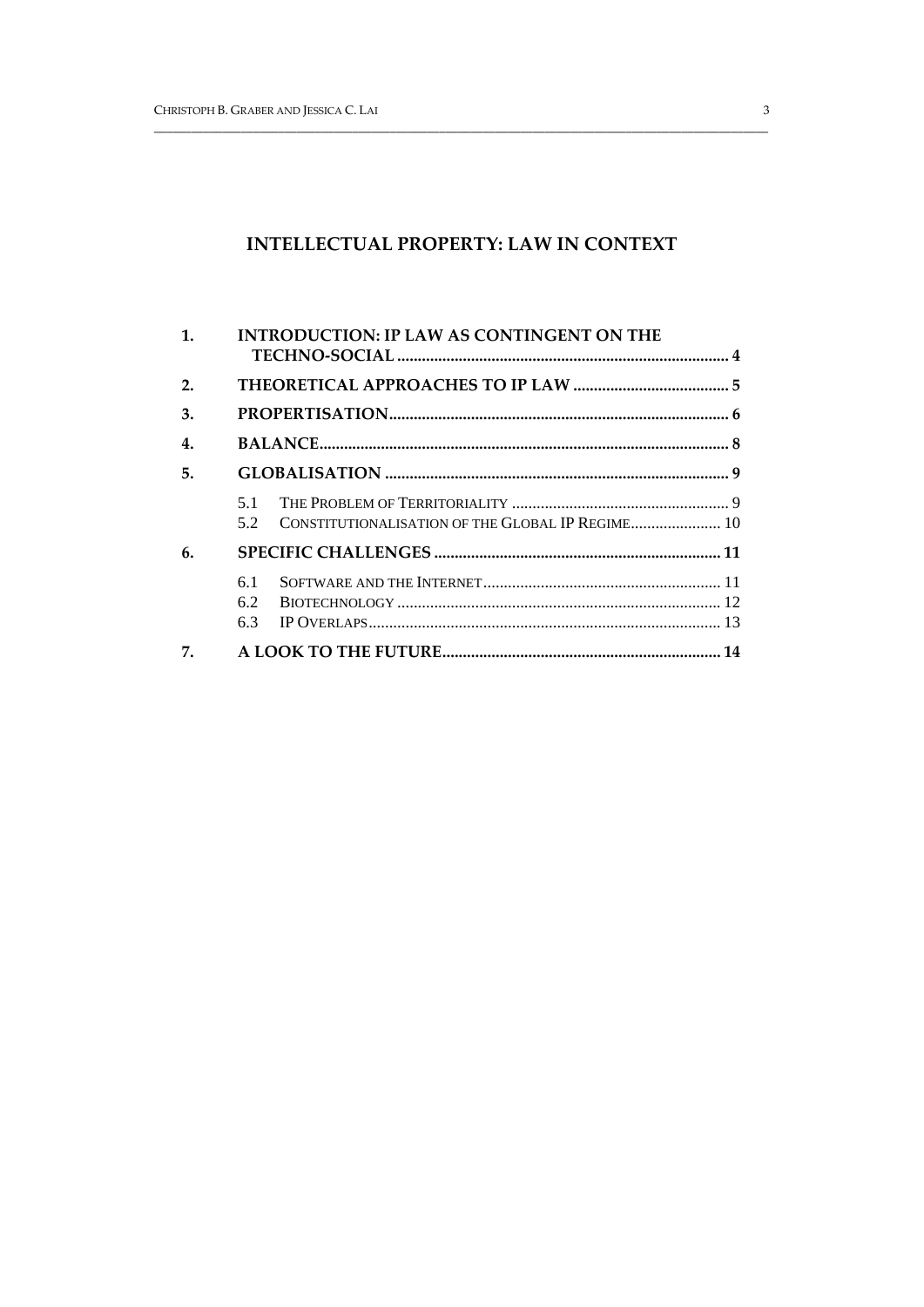## **1. INTRODUCTION: IP LAW AS CONTINGENT ON THE TECHNO‐SOCIAL**

\_\_\_\_\_\_\_\_\_\_\_\_\_\_\_\_\_\_\_\_\_\_\_\_\_\_\_\_\_\_\_\_\_\_\_\_\_\_\_\_\_\_\_\_\_\_\_\_\_\_\_\_\_\_\_\_\_\_\_\_\_\_\_\_\_\_\_\_\_\_\_\_\_\_\_\_\_\_\_\_\_\_\_\_\_\_\_\_\_\_\_\_\_\_\_\_\_\_\_

Analysing intellectual property (IP) law in context invites one to view IP as a protean concept. IP is thus perceived as a set of rules that societies have been developing to regulate access to cultural and intellectual knowledge that is contingent on social and technological development. We should bear in mind that IP rights are an invention of modern society; traditional and particularly indigenous societies have developed different instruments of regulation that are often more concerned with the restriction, rather than the transfer, of rights in cultural heritage assets. Indigenous societies do not conceive of their cultural heritage in terms of exclusive rights but rather in terms of shared responsibilities, as assets to look after for future generations. Generally, they find the commodification of secret and sacred ritual objects and practices to be deeply offensive.1

The techno-social contingency is obvious in the history of copyright law. There was no need for copyright law or the recognition of "authors" before technologies were available that made the mechanical reproduction of creative artefacts possible at relatively low cost.2 It was only the development of tangible commercial value in the form of a book that generated the need to identify its source.3 The *Statute of Anne* (1709) was the first copyright statute to provide for an individual right to print. Before that the English Crown regulated access to printed information by bestowing selective royal grants of privileges on those craft guilds that respected the Crown's censorship standards.4

The development of modern patent law is inextricably entwined with the paradigm of industrial manufacture.<sup>5</sup> Though statutory patents have been around since the 15<sup>th</sup> century, the patent rocket only started to take off at the end of the  $18<sup>th</sup>$ century as a response to the industrial revolution,<sup>6</sup> and to soar in the  $20<sup>th</sup>$  and  $21<sup>st</sup>$ century with the advent of mass chemical and pharmaceutical production, followed by information technology and biotechnology.

Similarly, the evolution of trade mark (TM) law is a response to the development of marketing strategies, communication technologies and mass media, which created the need to regulate the commercial use of signs (in a very broad sense, nowadays also including colours, sounds, gestures, shapes and even smells) through a set of specific access rules. As with patents, the demand for protection of marks increased during the industrial revolution and the rise in factory production and greater transport of products. This demand increased again in the  $20<sup>th</sup>$  century with the growth of the popular press as a medium for advertising and with the increased ability to transport goods, intensifying competition. More recently, TM protection

<sup>1</sup> Christoph B. Graber, 'Aboriginal Self‐determination vs the Propertisation of Traditional Culture: The Case of Sacred Wanjina Sites' (2009) *Australian Indigenous Law Review*, 13 (2), pp. 18‐34.

<sup>2</sup> William Cornish, 'Conserving Culture and Copyright: A Partial History' (2009) *Edinburgh Law Review*, 13 (1) pp. 8‐26.

<sup>3</sup> Jane E. Anderson, *Law, Knowledge, Culture. The Production of Indigenous Knowledge in Intellectual Property Law*, Cheltenham, UK: Edward Elgar, 2009, at pp. 69‐72.

<sup>4</sup> Peter Drahos, *A Philosophy of Intellectual Property*, Aldershot: Ashgate, 1996, at pp. 22‐23.

<sup>5</sup> Alain Pottage and Brad Sherman, *Figures of Invention: A History of Modern Patent Law*, Oxford: Oxford University Press, 2010, at pp. 19‐43

<sup>6</sup> Ibid., at p. 5; and Christine MacLeod, *Inventing the Industrial Revolution: The English Patent System, 1660‐ 1800*, Cambridge: Cambridge University Press, 1988.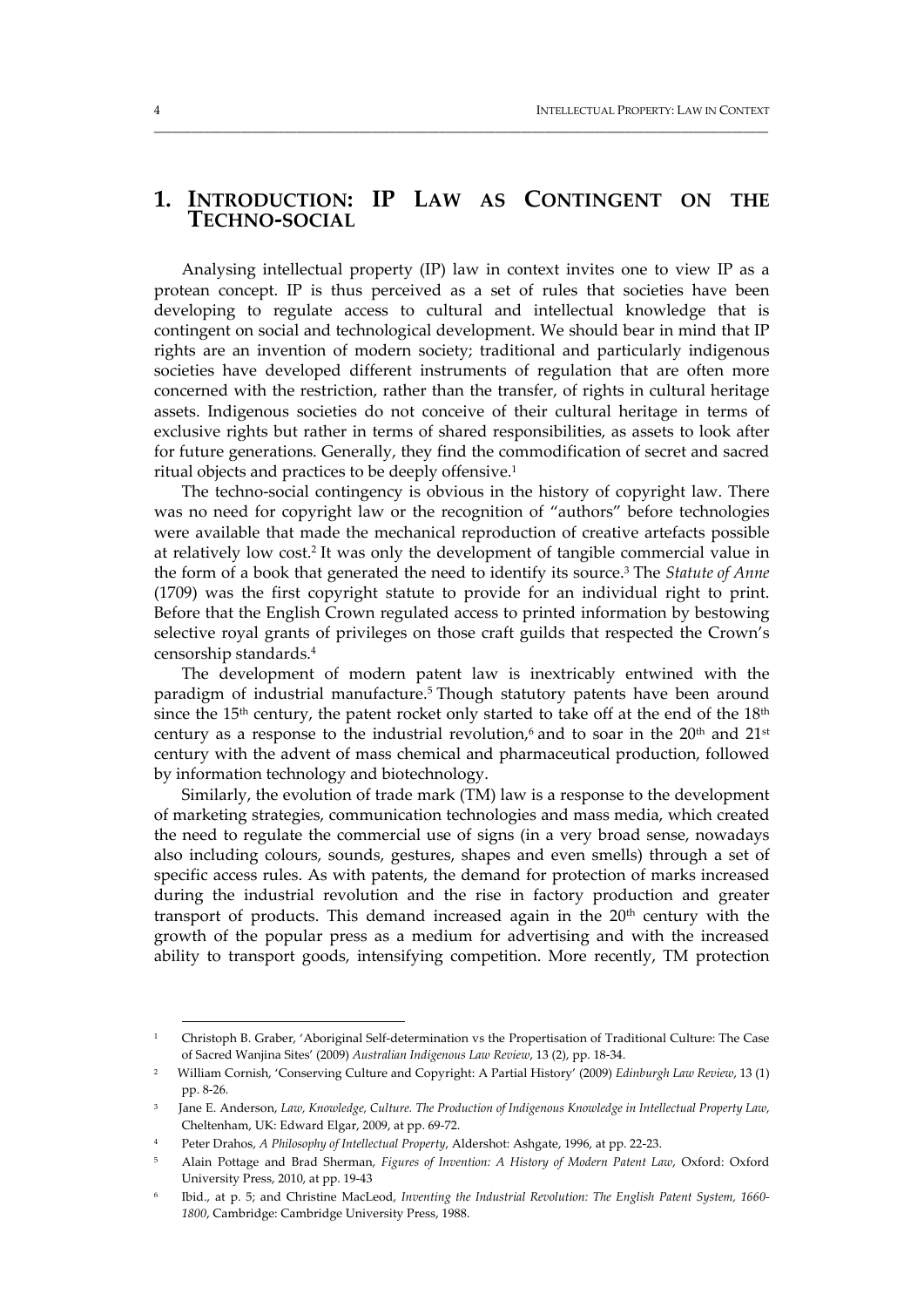has swelled with the advent of globalisation and technological developments enhancing large-scale marketing efforts.<sup>7</sup>

## **2. THEORETICAL APPROACHES TO IP LAW**

IP rights are rights in abstract objects;8 they are rights in *corpora mystica* rather than rights in *corpora mechanica* (material objects). The question that modern society had to answer is why the law of the state should vest exclusive rights in abstract objects. Most influential has been the answer derived from a "productive misunderstanding" of John Locke's natural law theory of property. At the end of the 17<sup>th</sup> century Locke argued that "every Man has a Property in his own Person".<sup>9</sup> Therefore, according to Locke, it follows that every man also has property in his labour. Consequently, everything that the individual mixes his labour with is removed from the state of nature and becomes the individual's property.10 Although Locke was writing about material objects and deliberately did not extend his theory to support a perpetual right of authors, through adaptation by William Blackstone in the 18th century, this chain of reasoning became the philosophical justification also for property in abstract objects.11

Although Adam Smith had written about the effects of regulation on the economy as early as the  $18<sup>th</sup>$  century, it was only in the 1960s that, predominantly in the United States, law and economics set out to establish itself as a new sub‐ discipline of legal theory.12 Under the growing influence of economic rationality in most areas of law and policy making, a market‐oriented foundation of IP rights gained ground as an alternative to an individualistic (natural rights based) IP theory. From the perspective of political economy, IP rights are monopolies vested by the law of the state in right holders to exclusively exploit the right for a certain (in the case of TMs unlimited) time period. According to a utilitarian rationality, such monopolies are justified because they are deemed necessary incentives for creative people to invest time and money in their creations and share them with other people. Law and economics theories today strongly dominate discourse about IP law, especially as a theoretical foundation of the intersection of competition law and policy. Although some of this scholarship is very sophisticated and well aware that IP law tends to favour private over public interests, it is not able to integrate societal values – like culture, health, privacy, and so on – that compete with economic values and interests. Hence, an economic approach is capable of warding off critique that a given IP system fails to maximise utility for society, but only so long as the critique stays within the internal standpoint of classical economic rationality. Approaching

<sup>7</sup> William Cornish et al., *Intellectual Property: Patents, Copyright, Trade Marks and Allied Rights*, 7th edn, London: Sweet & Maxwell, 2010, at paras 16–04 and 16–10.

Drahos, supra note 4, at p. 4.

<sup>9</sup> John Locke, *Two Treatises of Government [1689]*, Cambridge: Cambridge University Press, 1994, at p. 27.

<sup>10</sup> Ibid.

<sup>&</sup>lt;sup>11</sup> Ronan Deazley, On the Origin of the Right to Copy: Charting the Movement of Copyright Law in Eighteenth-*Century Britain (1695‐1775)*, Oxford, UK and Portland, OR: Hart, 2004, at p. 42.

<sup>12</sup> Peter Menell, 'Intellectual Property: General Theories', in Boudewijn Bouckaert and Gerrit de Geest (eds), *Encyclopedia of Law and Economics: Volume I. The History of Methodology of Law and Economics*, Cheltenham, UK: Edward Elgar, 2000, pp. 129–188, at p. 133.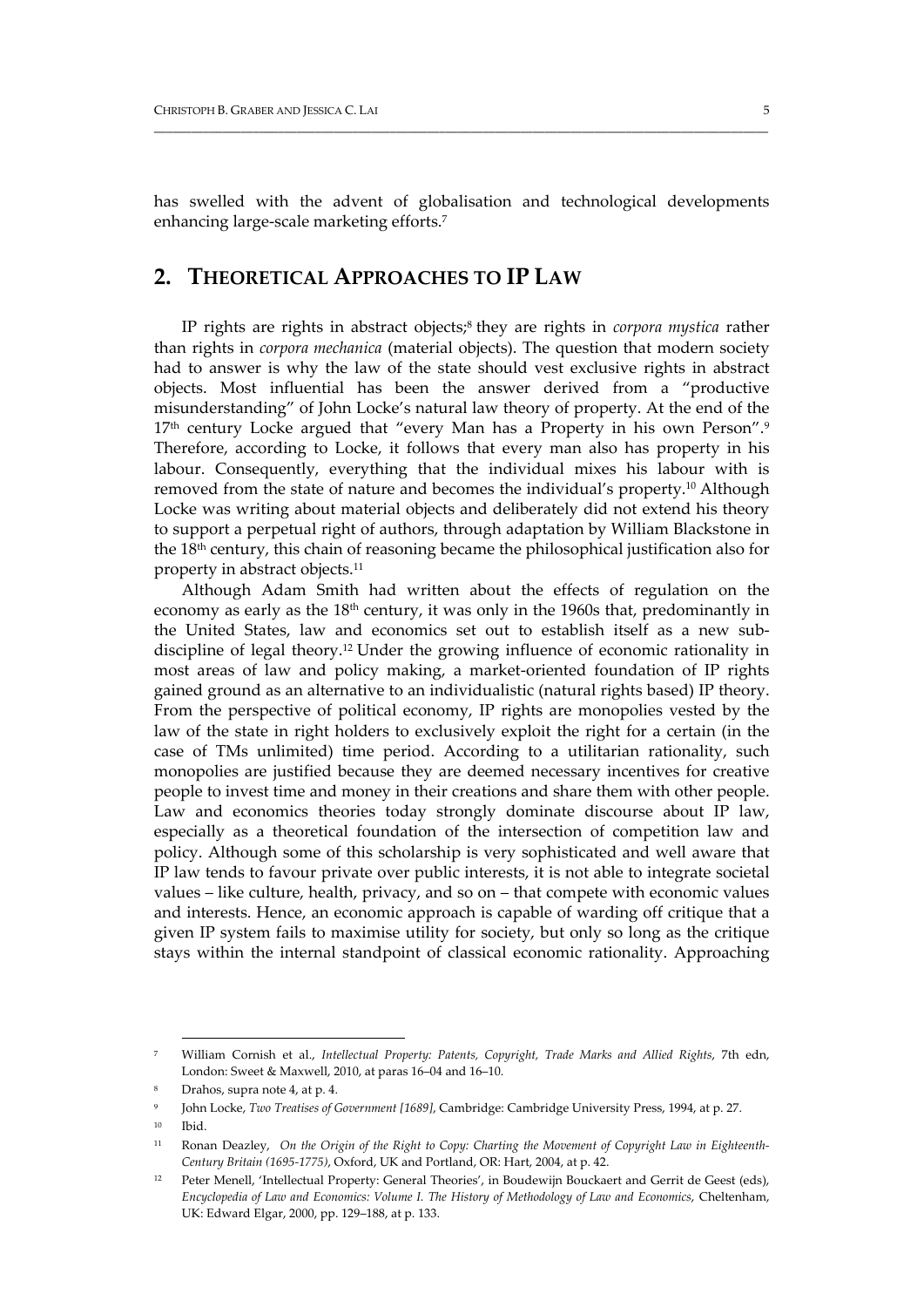utilitarianism from a moral or ethical perspective may have promise;13 however this has yet to filter into general IP theory.

\_\_\_\_\_\_\_\_\_\_\_\_\_\_\_\_\_\_\_\_\_\_\_\_\_\_\_\_\_\_\_\_\_\_\_\_\_\_\_\_\_\_\_\_\_\_\_\_\_\_\_\_\_\_\_\_\_\_\_\_\_\_\_\_\_\_\_\_\_\_\_\_\_\_\_\_\_\_\_\_\_\_\_\_\_\_\_\_\_\_\_\_\_\_\_\_\_\_\_

Although there is a need for theoretical approaches to IP that are able to embrace non-economic societal rationales, scholarship is scarce (particularly in the Anglo-American academic world) that is not confined to economic thinking or to an individualistic natural rights theory. Influenced by legal applications of sociological system theory, however, new scholarship is emerging that views economic values of IP in a quasi‐constitutional relationship with other fundamental values of society (see below, section 5.2)

#### **3. PROPERTISATION**

Societies that justify IP rights with a (pseudo) Lockean theory of labour and natural right tend to overly propertise intellectual and cultural assets to the detriment of the commons.14 In recent years we have faced a paradigm shift from a presumption that "government‐granted IP rights are an exception from the general rule of free competition" to a new presumption, that every new technological or cultural creation should be legally protected. <sup>15</sup> This shift is evidenced by the increasing number of international agreements pertaining to IP, by the higher standards of protection advanced within the World Intellectual Property Organization (WIPO) and, most pertinently, by the Agreement on Trade‐related Aspects of Intellectual Property Rights (TRIPS) of the World Trade Organization (WTO).16 With its broad membership, and by virtue of being binding and strongly enforceable through the WTO dispute‐resolution system, TRIPS has resulted in the propertisation of intellectual assets in states that previously did not have similar IP systems and has allowed established IP states to extend the reach of their property arms into these states.

More specifically with regard to copyright, what constitutes a "work" has extended beyond traditional literary and artistic works to include, for example, software, fictional characters and television formats. Rights are broader, encompassing more than the rights to reproduction, communication to the public, translation and adaptation, expanding to distribution and rental rights. Finally, though international law only requires that works be protected for the life of the author plus 50 years, many jurisdictions (such as the USA, the EU and Australia) have extended this posthumous protection to 70 years. Whether permitted uses of third parties (such as for teaching purposes or academic research) have concurrently been widening is contentious, raising issues of the ultimate balance between promoting creativity and allowing for future expression.

Since the early patent laws, the term of patent protection has risen from 14 to 20 years and the scope of the patentable "invention" has grown to controversial

<u> 1989 - Johann Stoff, deutscher Stoff, der Stoff, der Stoff, der Stoff, der Stoff, der Stoff, der Stoff, der S</u>

<sup>13</sup> Peter Singer, *Practical Ethics*, 3rd edn, New York: Cambridge University Press, 2011; and Thomas Pogge 'The Health Impact Fund: Better Pharmaceutical Innovations at Much Lower Prices', in Thomas Pogge et al. (eds), *Incentives for Global Public Health: Patent Law and Access to Essential Medicines,* Cambridge: Cambridge University Press, 2010, pp. 135‐154.

<sup>14</sup> Drahos, supra note 4, at p. 50.

<sup>15</sup> Robert P. Merges, 'The Economic Impact of Intellectual Property Rights: An Overview and Guide' (1995) J Cult Econ, 19 (2), pp. 103–117, at p. 110.

<sup>16</sup> WTO, Agreement on Trade‐Related Aspects of Intellectual Property Rights, Marrakesh Agreement Establishing the World Trade Organization, Annex 1C, 1869 UNTS 299; 33 ILM 1197 (adopted on 15 April 1994, entered into force 1 January 1995).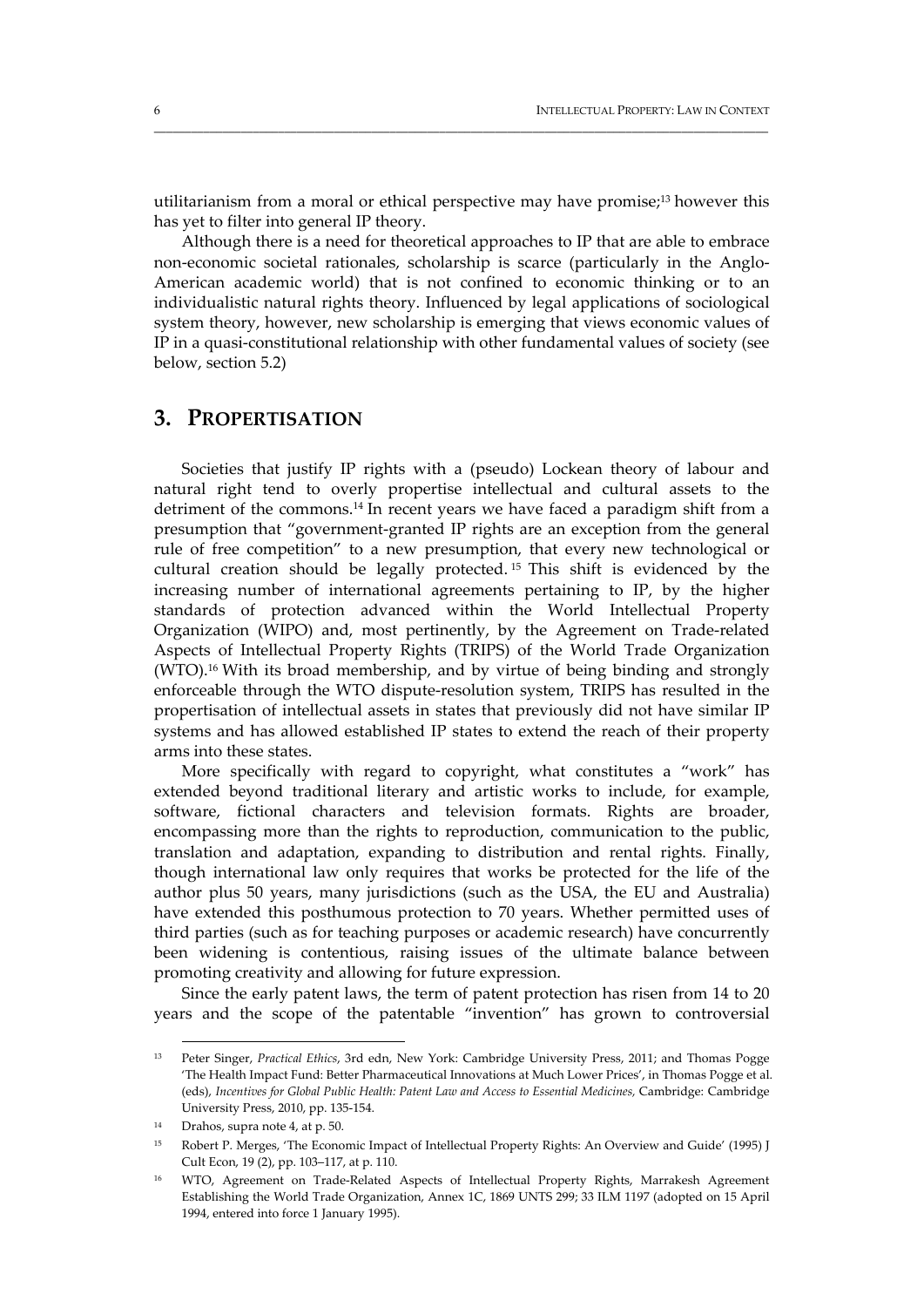proportions. For example, before the mid‐twentieth century, it was not possible to patent chemical products per se in many states. These days, one does not blink an eye at the prospect. The development of new technologies, such as software and biotechnology, are the locus of contemporary controversies in patent law. The seeking of patents by universities and publicly funded research institutes has also become common since the Second World War, whereas it had previously been viewed as contrary to the academic environment of such institutions.

\_\_\_\_\_\_\_\_\_\_\_\_\_\_\_\_\_\_\_\_\_\_\_\_\_\_\_\_\_\_\_\_\_\_\_\_\_\_\_\_\_\_\_\_\_\_\_\_\_\_\_\_\_\_\_\_\_\_\_\_\_\_\_\_\_\_\_\_\_\_\_\_\_\_\_\_\_\_\_\_\_\_\_\_\_\_\_\_\_\_\_\_\_\_\_\_\_\_\_

Propertisation in TM law is reflected in a conceptual shift from preventing fraud or consumer deception to protecting the property in signs used in trade.17 TMs originated from the courts within tort law as an unfair competition tool to prevent a trader from selling goods represented as those of another trader.18 The solidification of TMs as "property" occurred in the mid-late 19th century.<sup>19</sup> Though TMs continue to serve to minimise consumer confusion and search costs, and implicitly to indicate certain qualities of the goods on which they are used, these days, the expanding tendencies of TM protection means that, in some cases, reputation and goodwill of marks are protected even when there is no consumer confusion, $20$  controversially creating property more akin to copyright and patents. <sup>21</sup> For example, the Paris Convention (Article 6bis)<sup>22</sup> and TRIPS Agreement (Article 16.2-3) together require the protection of "well-known" marks for goods and services, essentially protecting reputation/goodwill against "dilution", or the blurring or tarnishing of the repute of a well-known mark. This reasoning steps away from market concerns, towards protecting TMs as a thing capable of being damaged.

New drivers of propertisation are complex things (more fundamental or informational) that could be perceived as being "technologically normative", thus adding a layer to the law's normativity. For example, patents can be obtained for genetic code, proteins (complex chemical compounds), or self-terminating seeds, which themselves produce "technologically normative" effects irrespective of legal regulation. Genes define what chemical/biological structures a specimen can make. Proteins are catalysts that control the reactions of other simpler chemical compounds, determining the end product of a reaction. Finally, crops from self-terminating seeds can only be harvested once, the new seeds being sterile. Copyright protects internet/software code, which inherently directs the flow of information and what can be done with content on the internet and with hardware.<sup>23</sup> Furthermore, many copyright laws penalise the circumvention of technical measures protecting copyrighted works that themselves decide how a work can be used irrespective of existing fair use rights. TM law broadening to protect three-dimensional shapes,

<u> 1989 - Johann Stoff, deutscher Stoff, der Stoff, der Stoff, der Stoff, der Stoff, der Stoff, der Stoff, der S</u>

<sup>&</sup>lt;sup>17</sup> Lionel Bently, 'From Communication to Thing: Historical Aspects of the Conceptualisation of Trade Marks as Property', in Graeme B. Dinwoodie, Mark D. Janis (eds) *Trademark Law and Theory: A Handbook of Contemporary Research*, Cheltenham, UK: Edward Elgar, 2008, pp. 3‐41; Glynn S. Lunney 'Trademark Monopolies' (1999) *Emory Law Journal,* pp. 367‐487; and Mark Lemley, The Modern Lanham Act and the Death of Common Sense' (1999) *Yale Law Journal,* 108, pp. 1687‐1715.

<sup>18</sup> William M. Landes and Richard A. Posner, *The Economic Structure of Intellectual Property Law*, Cambridge, MA: Harvard University Press, at p. 166; and Bently, supra note 17, at p. 7.

Bently, supra note 17, at pp. 28-30.

<sup>&</sup>lt;sup>20</sup> Landes and Posner, supra note 18, at pp. 166-168 and 206-209.

<sup>21</sup> Michael Pulos, 'A Semiotic Solution to the Propertization Problem of Trademark' (2005‐2006) *UCLA Law Review*, 53 , pp. 833‐869.

<sup>22</sup> WIPO, Paris Convention for the Protection of Industrial Property, 828 UNTS 303 (adopted on 20 March 1883, entered into force 16 April 1970), as revised at Stockholm (14 July 1967).

<sup>23</sup> Christoph B. Graber, 'Internet Creativity, Communicative Freedom and a Constitutional Rights Theory Response to "Code is Law"', in Sean A. Pager and Adam Candeub (eds), *Transnational Culture in the Internet Age*, Cheltenham, UK: Edward Elgar, pp. 135‐164.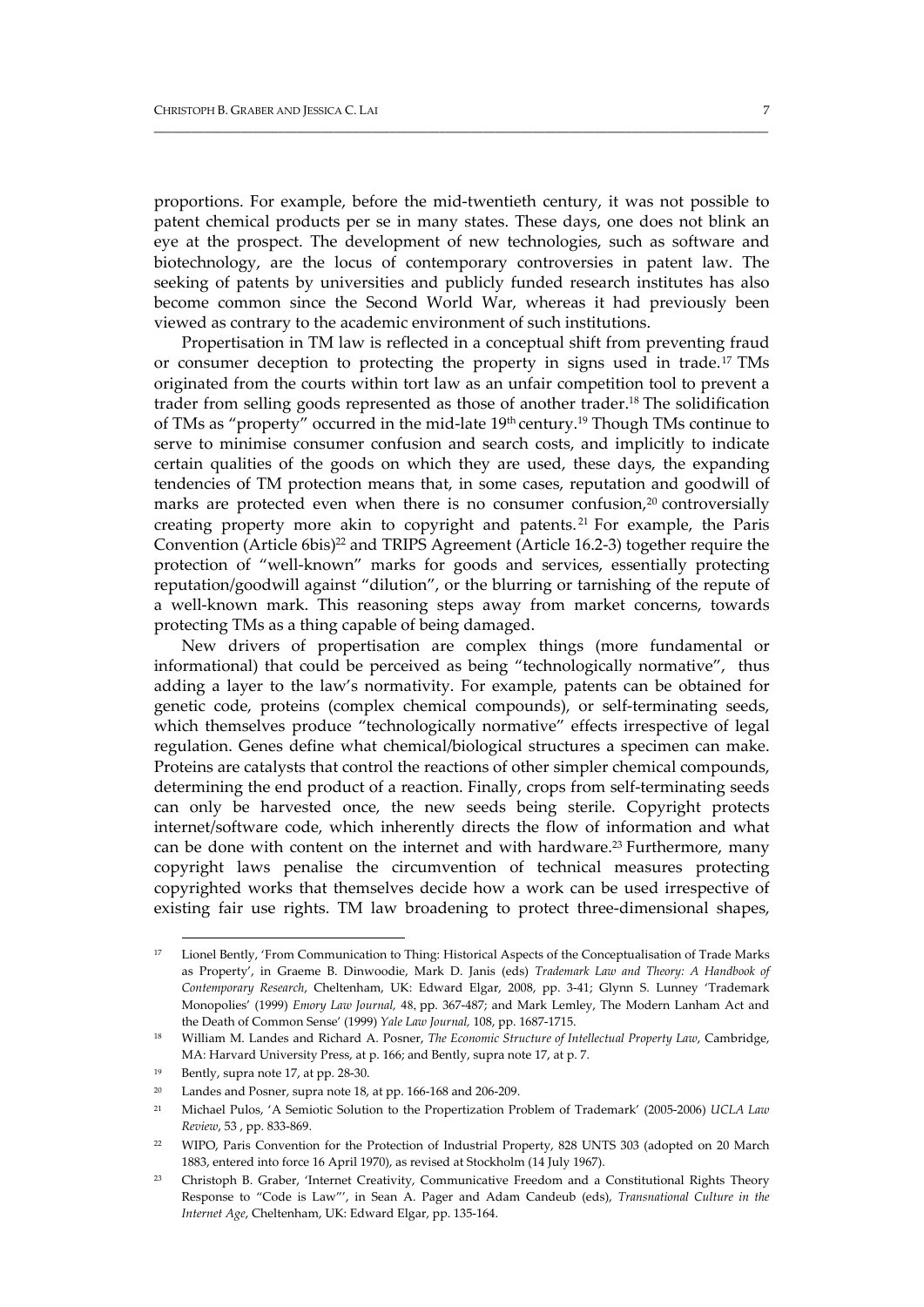possibly the shape of goods per se, has created problems when the shape is functional.24 These examples have attracted controversy because owners can be seen as being endowed with a combination of legal and technological normativity.

\_\_\_\_\_\_\_\_\_\_\_\_\_\_\_\_\_\_\_\_\_\_\_\_\_\_\_\_\_\_\_\_\_\_\_\_\_\_\_\_\_\_\_\_\_\_\_\_\_\_\_\_\_\_\_\_\_\_\_\_\_\_\_\_\_\_\_\_\_\_\_\_\_\_\_\_\_\_\_\_\_\_\_\_\_\_\_\_\_\_\_\_\_\_\_\_\_\_\_

## **4. BALANCE**

Balancing exclusive interests of individual right holders against inclusive interests of the general public has always been an important aim of IP law. In theory, a balance within IP law secures that the public benefits overall. In practice, however, the protection of IP rights has the effect of maximising returns of private right holders at the expense of interests of the public at large. Technological development of the recent past as well as propertisation has led to a considerable inflation of the private benefits that can be gained from IP monopolies to the detriment of public interests.

One of the core underlying principles of copyright law is that it protects expressions and not ideas. The ideas/expression dichotomy is pivotal to the balance between stimulating expression and allowing for users to build off existing works, as ideas are considered to be part of the raw resources of the public usable for further creativity. This is in part why copyright law is generally considered to be compliant with the constitutional right to freedom of expression and information, because the dichotomy acts as an internal check for the freedom (the "internalisation theory") through only limiting use of exact expression and not of ideas held within works.25 The idea/expression dichotomy is often painted as black and white, but is actually not as well-delineated as inferred by the internalisation theory<sup>26</sup> and is not on its own capable of protecting freedom of expression*. <sup>27</sup>* As an illustration, the dichotomy may have little relevance in a networked environment. Take, for example, mash-ups. Users are free to use the ideas behind media works, but actually it is the snippets of expressions that they need to use in order to enjoy their freedom of expression. In fact, the ideas in the original work may be completely irrelevant to their purposes. Thus, though the internalisation theory is generally questionable, it is clearly incorrect when it comes to copyright protection on the internet.

As patent law is based on the premise that it incentivises invention/innovation, it must be designed so as not to impinge too greatly on future invention. The incentive must be great enough to stimulate invention/innovation, but not so great as to prevent other inventors from creating based on existing inventions. As part of this balance, inventions must be novel, non‐obvious (with an inventive step) and have utility (industrial application). It has also long been established that laws of nature, natural phenomena, abstract ideas and mere discoveries are not "inventions",

<u> 1989 - Johann Stoff, deutscher Stoff, der Stoff, der Stoff, der Stoff, der Stoff, der Stoff, der Stoff, der S</u>

<sup>24</sup> See e.g. *Fredco Trading Ltd v Miller* (2004) 65 IPR 653.

<sup>25</sup> Paul L.C. Torremans, 'Copyright as a Human Right', in Paul L.C. Torremans (ed.), *Copyright and Human Rights. Freedom of Expression – Intellectual Property – Privacy*, The Hague: Kluwer Law International, 2004, pp. 1‐20, at pp. 2‐3 and 11; Eric Barendt, 'Copyright and Free Speech Theory', in Jonathon Griffiths and Uma Suthersanen (eds), *Copyright and Free Speech. Comparative and International Analyses*, New York: Oxford University Press, 2005, pp. 11‐33, at paras 2.06‐2.07.

<sup>26</sup> See e.g. Julie E. Cohen, *Configuring the Networked Self: Law, Code and the Play of Everyday Practice*, New Haven, MA: Yale University Press, 2012, at pp. 74‐79.

<sup>27</sup> Jo Oliver, 'Copyright, Fair Dealing, and Freedom of Expression' (2000) *New Zealand Universities Law Review*, 19, pp. 89‐131; Patrick Masiyakurima, 'Fair Dealing and Freedom of Expression', in Paul L.C. Torremans (ed.), *Copyright and Human Rights. Freedom of Expression – Intellectual Property – Privacy*, The Hague: Kluwer Law International, 2004, pp. 87-108, at p. 92; and Barendt, supra note 25, at para. 2.06.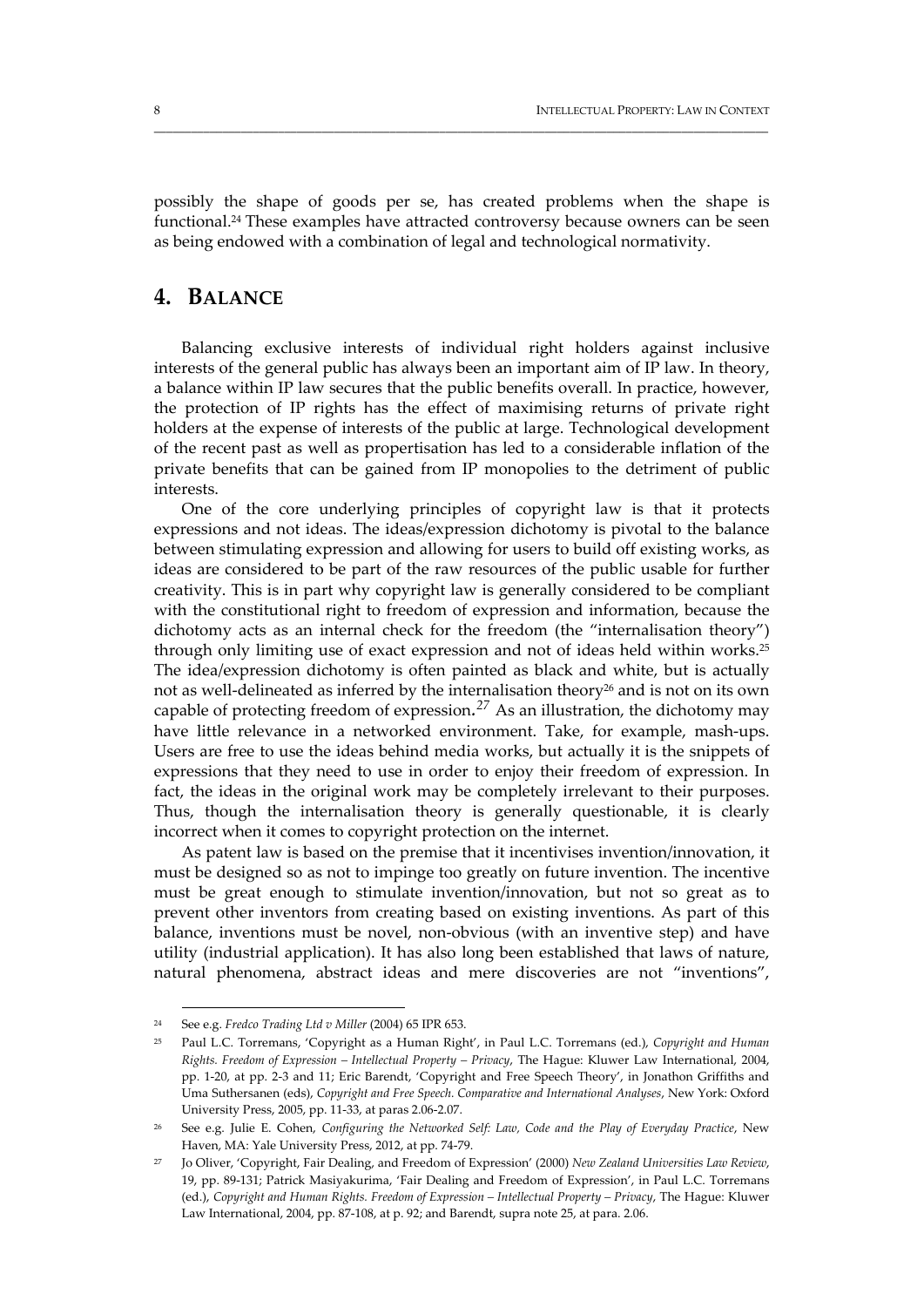because they make up the basic tools of scientific and technological work that should be available for all to build upon, such that to grant patents over them would impede invention rather than promote it.28 The development of new technologies such as software, internet business methods, gene- and life-related technologies, has challenged the notion of the discovery/invention dichotomy, because they are closer to (if not actually) natural phenomena or abstract ideas compared to classical inventions, such as purely mechanical machines or methods of producing chemicals or admixtures.

\_\_\_\_\_\_\_\_\_\_\_\_\_\_\_\_\_\_\_\_\_\_\_\_\_\_\_\_\_\_\_\_\_\_\_\_\_\_\_\_\_\_\_\_\_\_\_\_\_\_\_\_\_\_\_\_\_\_\_\_\_\_\_\_\_\_\_\_\_\_\_\_\_\_\_\_\_\_\_\_\_\_\_\_\_\_\_\_\_\_\_\_\_\_\_\_\_\_\_

TMs protect balance through only protecting marks capable of distinguishing a trader's goods/services from another's, or marks that have gained such distinctiveness in the market, thus theoretically leaving the generic free in the commons. TM laws further seek balance through only protecting owners from thirdparty "use in the course of trade", which usually means that the mark is used in a TM sense to distinguish goods/services. In theory, these limitations function to respect freedom of expression and the requirement of "use in the course of trade" particularly to restrict TM owner's rights to those required to prevent unfair competition.29 For example, in a book criticising McDonald's, the TM golden arches should be allowed to be shown on the cover, as not being "use in the course of trade". As with patent and copyright laws, TM law also faces challenges with the development of information technology. TMs may be needed to perform internet searches, for example. Arguably marks that may be distinctive in the real world may have more of a generic (or at least different) function when only used within code, not even visible to users. The nature of the technology makes it difficult to say what exactly "use in the course of trade" means within the online environment.

## **5. GLOBALISATION**

#### 5.1 THE PROBLEM OF TERRITORIALITY

<u> 1989 - Johann Stoff, deutscher Stoff, der Stoff, der Stoff, der Stoff, der Stoff, der Stoff, der Stoff, der S</u>

Despite the increasing number of international and regional agreements, IP law is inherently territorial. The question then is how state-centred legal orders of IP are able to cope with the challenges of economic globalisation. Copyright law is particularly challenged by the digital revolution and the internet, and a territorybased legal structure is difficult to reconcile with consumers expecting easy access to digital content at all times, anywhere and through a multitude of devices. However, ambitions to get rid of copyright territoriality for the sake of creating larger content markets may easily clash with cultural policy objectives. The European Commission's efforts to create a single market for copyright protected products is a case in point uncovering collisions between economic interests of the Union and cultural interests of Member States. The Commission's conviction that Collective Management Organisations should compete in a EU‐wide market for the administration of copyrights has been criticised as being one‐sidedly economy‐ oriented and ignoring important aspects of cultural diversity.30

<sup>28</sup> e.g. *Neilson v Harford* (1841) Web. Pat. Cases 295, at p. 371; and *Le Roy v Tatham* (1852) 14 How. 156, at p. 175.

<sup>29</sup> Laurence R. Helfer and Graeme W. Austin, *Human Rights and Intellectual Property. Mapping the Global Interface*, New York: Cambridge University Press, 2011, at p. 284.

<sup>&</sup>lt;sup>30</sup> Christoph B. Graber, 'Collective Rights Management, Competition, Policy and Cultural Diversity: EU Lawmaking at a Crossroads' (2012) *The WIPO Journal*, 4 (1), pp. 35‐43.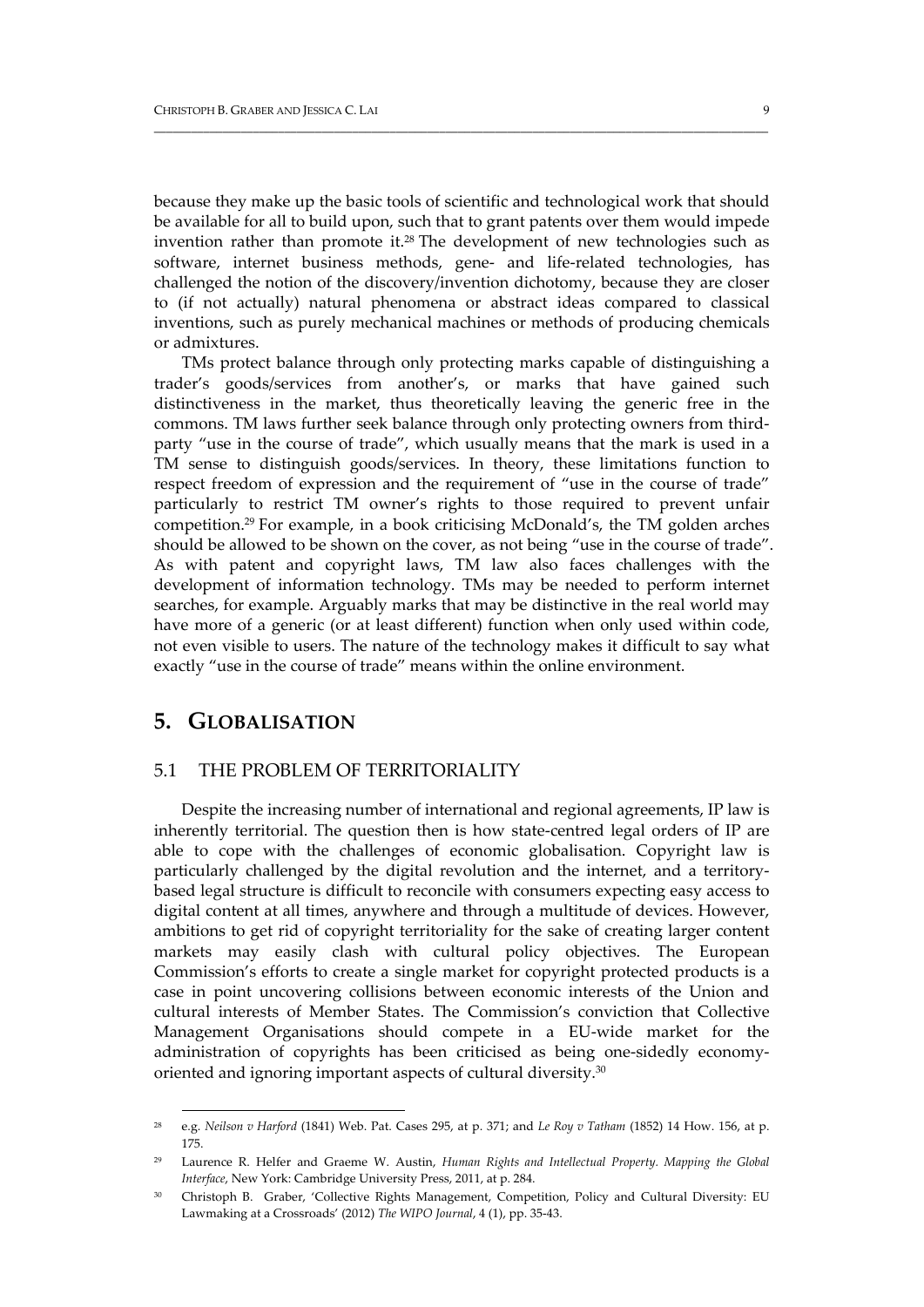Territorial thinking in patent law is a legacy of a time when it was difficult and sometimes even dangerous to bring an invention into a country. The trials undertaken to import an invention meant that the initial focus was on the societal benefits of the invention itself (i.e. the physical entity). With globalisation and the ease with which we now move the physical, the focus has shifted to the contribution of the information behind the invention,<sup>31</sup> and patent systems encourage inventors to publish the information behind their inventions that they might otherwise keep as trade secrets.32 That several states continue to have territorial novelty standards (as opposed to absolute standards) reflects a continuance of territorial thinking despite globalisation and the shifted focus, and also despite technological developments in communication.

\_\_\_\_\_\_\_\_\_\_\_\_\_\_\_\_\_\_\_\_\_\_\_\_\_\_\_\_\_\_\_\_\_\_\_\_\_\_\_\_\_\_\_\_\_\_\_\_\_\_\_\_\_\_\_\_\_\_\_\_\_\_\_\_\_\_\_\_\_\_\_\_\_\_\_\_\_\_\_\_\_\_\_\_\_\_\_\_\_\_\_\_\_\_\_\_\_\_\_

TM law is arguably the most territorial form of IP. This is because whether a mark is distinctive is completely dependent on the national market. New technologies of transport and communication and globalised business strategies challenge territoriality in TM law. What may be distinctive in one state may be generic in another in juxtaposition to the international nature of modern business. Territoriality is also highlighted by the protection of geographical indications (GIs) (for example, Champagne) through TM‐like regimes. Tension has arisen between "old world" Europe (along with some other countries, such as India, Thailand and Turkey) wishing to protect "traditional" names and associated values even when there is no consumer confusion, and "new world" Americas and other settler states (such as Australia and New Zealand), which view GIs as protectionism, since they tend to be made up of multiple cultures wherein many names/symbols have become generic and are used in a descriptive manner.

There are examples of a movement away from territoriality, such as the development of the European Patent Convention and Community Patent and WIPO's global design registry.

#### 5.2 CONSTITUTIONALISATION OF THE GLOBAL IP REGIME

Recent scholarship has shown that the fragmentation of international law<sup>33</sup> spurred the establishment of a global IP regime.<sup>34</sup> This regime is partly formally institutionalised within WIPO, the WTO/TRIPS Agreement and a plethora of free trade agreements (with IP chapters) and partly institutionalised outside a formal legal setting and without the involvement of states or intergovernmental organisations. Indeed, important drivers of the global IP regime are big transnational corporations (TNCs) of the entertainment and pharmaceutical industries in particular, whose activities may have regulatory effects and produce transnational regime law. Under the disproportionate influence of these powerful private actors, the global IP regime is developing regulatory mechanisms that are, to a certain extent, competing with the public interests of states. Within a theoretical framework that has become

<sup>31</sup> Donald S. Chisum, et al., *Principles of Patent Law*, 2nd edn, New York: Foundation Press, 2001, at p. 15.

<sup>&</sup>lt;sup>32</sup> Landes and Posner, supra note 18, at pp. 294 and 326-332.

<sup>&</sup>lt;sup>33</sup> Report of the Study Group of the International Law Commission (chaired by Martti Koskenniemi), 'Fragmentation of International Law: Difficulties Arising from the Diversification and Expansion of International Law', (UN Doc. A/CN.4/L.682, 2006).

<sup>34</sup> Christoph B. Graber, 'Is there Potential for Collective Rights Management at the Global Level?', in: Susy Frankel and Daniel Gervais (eds), *The Evolution and Equilibrium of Copyright in the Digital Age*, Cambridge: Cambridge University Press (forthcoming).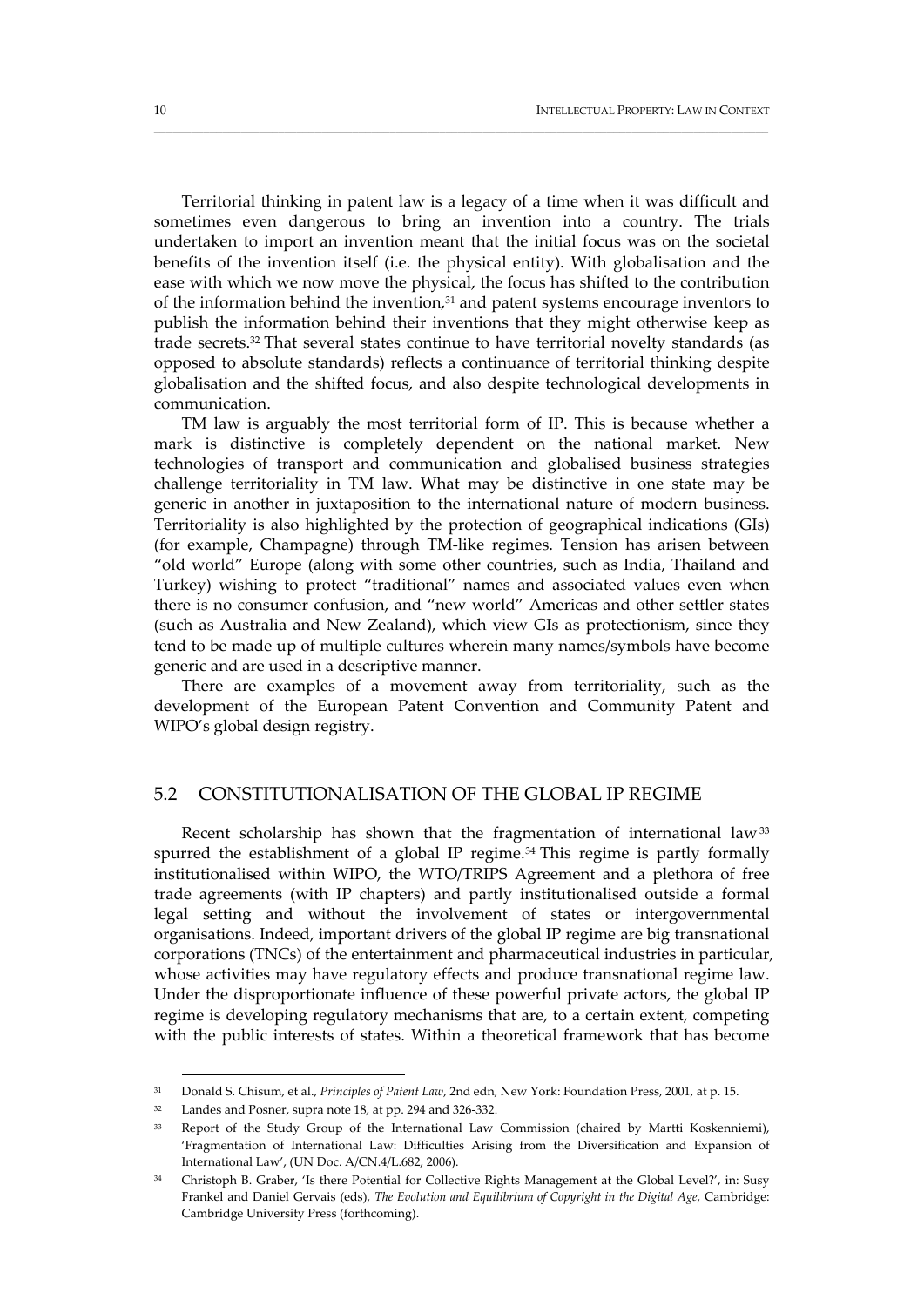known as "societal constitutionalism",<sup>35</sup> Gunther Teubner and others have pointed out that world society is shifting from territorial differentiation to functional societal differentiation. Accordingly, the close structural coupling between state politics and the law that determines national constitutionalism does not exist at the transnational and global level, and regimes autonomously develop constitutive and limitative constitutional functions. With regard to the global IP regime, an analysis of societal constitutionalism shows that so far mainly constitutive functions have been developed and limitative elements are almost entirely missing.36 Public discontent with a "neo-liberal" spin on IP law and policy that is held responsible for this onesided constitutionalisation has recently become stronger and activism in social networks has been successful in mobilising masses against projects of legislation destined to make IP enforcement more effective at the national and global level.

\_\_\_\_\_\_\_\_\_\_\_\_\_\_\_\_\_\_\_\_\_\_\_\_\_\_\_\_\_\_\_\_\_\_\_\_\_\_\_\_\_\_\_\_\_\_\_\_\_\_\_\_\_\_\_\_\_\_\_\_\_\_\_\_\_\_\_\_\_\_\_\_\_\_\_\_\_\_\_\_\_\_\_\_\_\_\_\_\_\_\_\_\_\_\_\_\_\_\_

## **6. SPECIFIC CHALLENGES**

<u> 1989 - Johann Stein, marwolaethau a bhann an t-Amhair Aonaichte ann an t-Amhair Aonaichte ann an t-Amhair Aon</u>

#### 6.1 SOFTWARE AND THE INTERNET

The question about the adequate legal protection of computer software arose only after IBM had taken the momentous decision in 1969 to unbundle software from hardware and to trade it as a separately priced asset.<sup>37</sup> When the United States extended copyright protection to computer software in the 1980 amendment to the 1976 Copyright Act, this had a signalling effect on many other states to follow suit. Since the 1990s, TRIPS and the WCT have required contracting states to protect computer programs as literary works within the meaning of the Berne Convention for the Protection of Literary and Artistic Works. <sup>38</sup> Scholars have criticised the copyright approach to software as mismatched and the analogy between programming language and literary language as farfetched. Whereas literary language may become the medium of a literary work due to its malleability, programming language's "semantic" is structured as a linear relationship between orders and actions that leave no room for choice or creativity. Similarly, friction arises when distinguishing the (protected) expression in a computer program from the (unprotected) ideas and principles underlying them. Although courts in the EU and the US converge in the view that functional behaviour of computer programs, programming language and data formats affecting interoperability are treated as unprotected ideas and principles, $39$  the question whether application programming interfaces should be covered by copyright is currently a much disputed issue with far-reaching consequences for innovation in software.

Many states do not allow patents for software per se, as they are considered to be mere "printed sheets", instructions or mathematical algorithms. However, software can usually be part of an invention. The exact nature of the interaction between software and hardware, and whether the end result need be a "technical effect" or

<sup>35</sup> Gunther Teubner, *Constitutional Fragments: Societal Constitutionalism and Globalization*, Oxford: Oxford University Press, 2012.

<sup>36</sup> Graber, 'Is there Potential for Collective Rights Management at the Global Level?', supra note 34.

<sup>37</sup> Jon Bing, 'Copyright Protection of Computer Programs', in Estelle Derclaye (ed.), *Research Handbook on the Future of EU Copyright*, Cheltenham, UK: Edward Elgar, 2009, pp. 401–426, at p. 401

<sup>38</sup> WIPO, Berne Convention for the Protection of Literary and Artistic Works (1886) (adopted on 9 September 1886), as revised at Paris (24 July 1971) and as amended on 28 September 1979

<sup>39</sup> Pamela Samuelson, 'The Past, Present and Future of Software Copyright Interoperability Rules in the EU and US' (2012) *European Intellectual Property Review*, pp. 229‐236.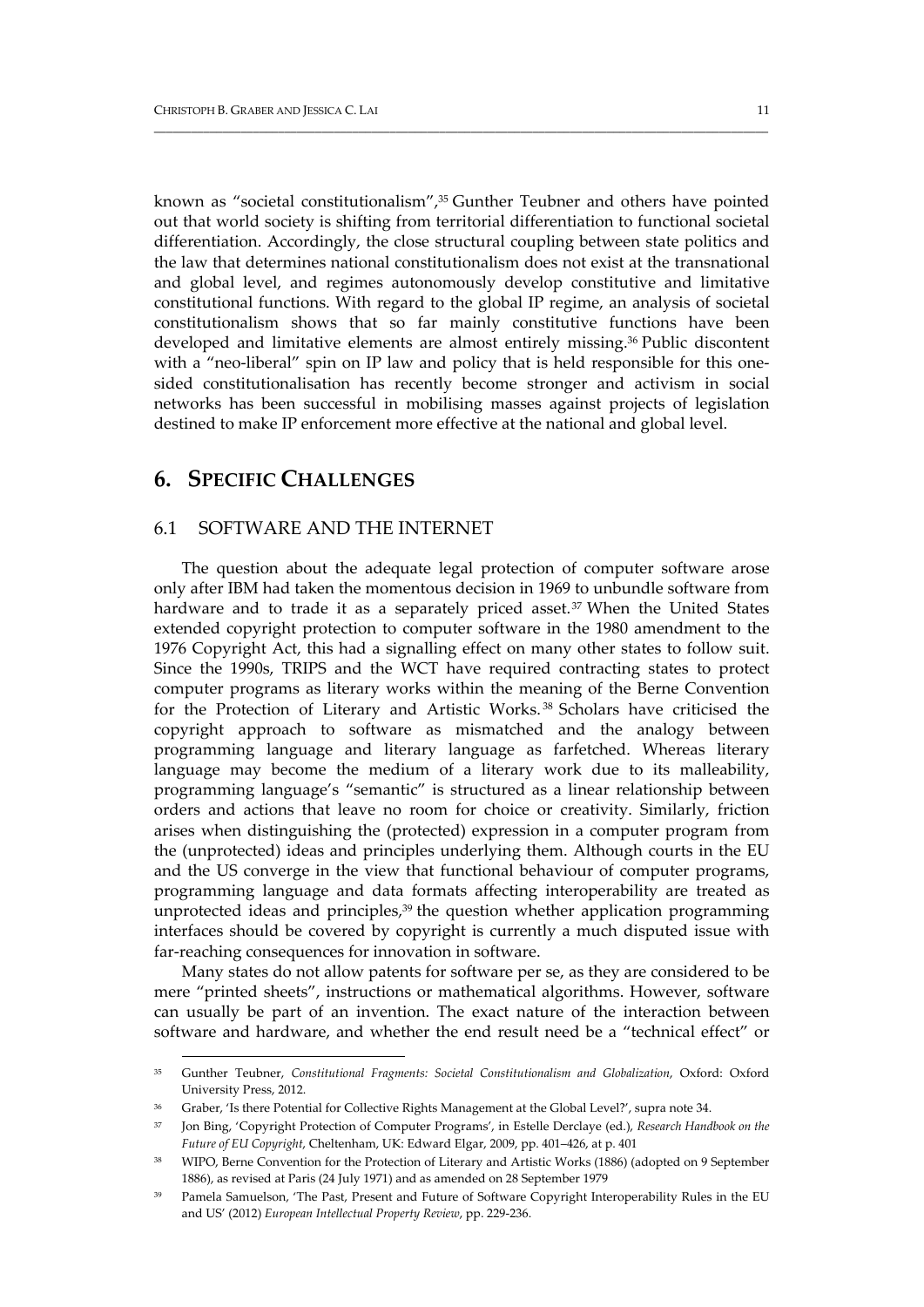can be merely informational is unclear and from the uncertainty one could say impossible to define. The United States Patent and Trademark Office (USPTO) has taken a very broad approach to what qualifies as an "invention", allowing patents that only claim steps for executing software on any computer platform and create informational results, but the courts have been inconsistent in upholding the validity of such patents. What will be accepted by the European Patent Office (EPO) is also nebulous, though it generally requires that a program directly affects the operation of hardware and results in a technical effect.<sup>40</sup>

\_\_\_\_\_\_\_\_\_\_\_\_\_\_\_\_\_\_\_\_\_\_\_\_\_\_\_\_\_\_\_\_\_\_\_\_\_\_\_\_\_\_\_\_\_\_\_\_\_\_\_\_\_\_\_\_\_\_\_\_\_\_\_\_\_\_\_\_\_\_\_\_\_\_\_\_\_\_\_\_\_\_\_\_\_\_\_\_\_\_\_\_\_\_\_\_\_\_\_

In the late 1990s, "cybersquatting" TM cases started to appear in the courts, regarding the practice of registering a well-known company domain name and trying to sell it back to the company. Courts were faced with the difficulty of finding "use in the course of trade", as the squatters did not actually use the webpages. The term was stretched to fit the new behaviour. Concerns have also arisen with "keyword advertising", which is online advertising that appears as a result of keywords being entered into an internet platform.<sup>41</sup> Advertisers buy keywords, often TMs, from the platforms so that their advertisements appear when those keywords are keyed in. For example, a computer retailer, service‐provider or tech reviewer may wish to purchase the keywords "Apple". Indeed, Apple would also wish to purchase "Apple", as would perhaps its competitors. Complicated questions arise of whether there is "use in the course of trade" (as per registered TM law), misrepresentation and associated loss or damage (for passing off), or consumer confusion (usually required to rely on consumer protection law), and the appropriateness of these terms in the internet context.

#### 6.2 BIOTECHNOLOGY

Biotech patents draw debate for several reasons. Firstly, on moral or ethical grounds, because many do not agree with patenting life forms and gene‐related technologies. Secondly, because such patents more directly affect the way that doctors treat their patients. In comparison to pharmaceuticals, which practitioners do not generally have the means to produce, many laboratories, hospitals and academic medical centres are capable of making or using patented biotech inventions themselves.42

Thirdly, they are often challenged as to whether they are "inventions", given their relative closeness to nature. What exactly constitutes a natural product or mere discovery, as opposed to an "invention" is an open and difficult question, as all inventions in some way use and reflect natural phenomena or abstract ideas. In some situations, such as with new minerals, elements or species found in nature, it is clear that there are only mere discoveries. The status of something found in nature, but extracted from its natural environment, is more difficult. For example, a chemical molecule extracted from a plant, wherein it is normally in a mixture with other molecules, or a genetic sequence extracted from a chromosome. Notably, both the

<sup>&</sup>lt;u> 1989 - Johann Stein, marwolaethau a bhann an t-Amhair Aonaichte ann an t-Amhair Aonaichte ann an t-Amhair Aon</u>  $40$  Cornish et al., supra note 7, at paras.  $20-26-20-34$ .

<sup>41</sup> Wiebke Baars et al., 'Keyword‐Advertising: Legal Implications in Germany, France and the UK' (2007) *Computer Law Review International*, 5, pp. 137‐141; and Philip Greene, 'Keyword Advertising, and other Invisible Uses of Third‐Party Trade Marks in Online Advertising' (2009) *Victoria University of Wellington Law Review*, 2, pp. 1‐106.

<sup>42</sup> Rebecca S. Eisenberg, 'Why the Gene Patenting Controversy Persists' (2002) *Academic Medicine*, 77 (12), pp. 1381‐1387, at p. 1382.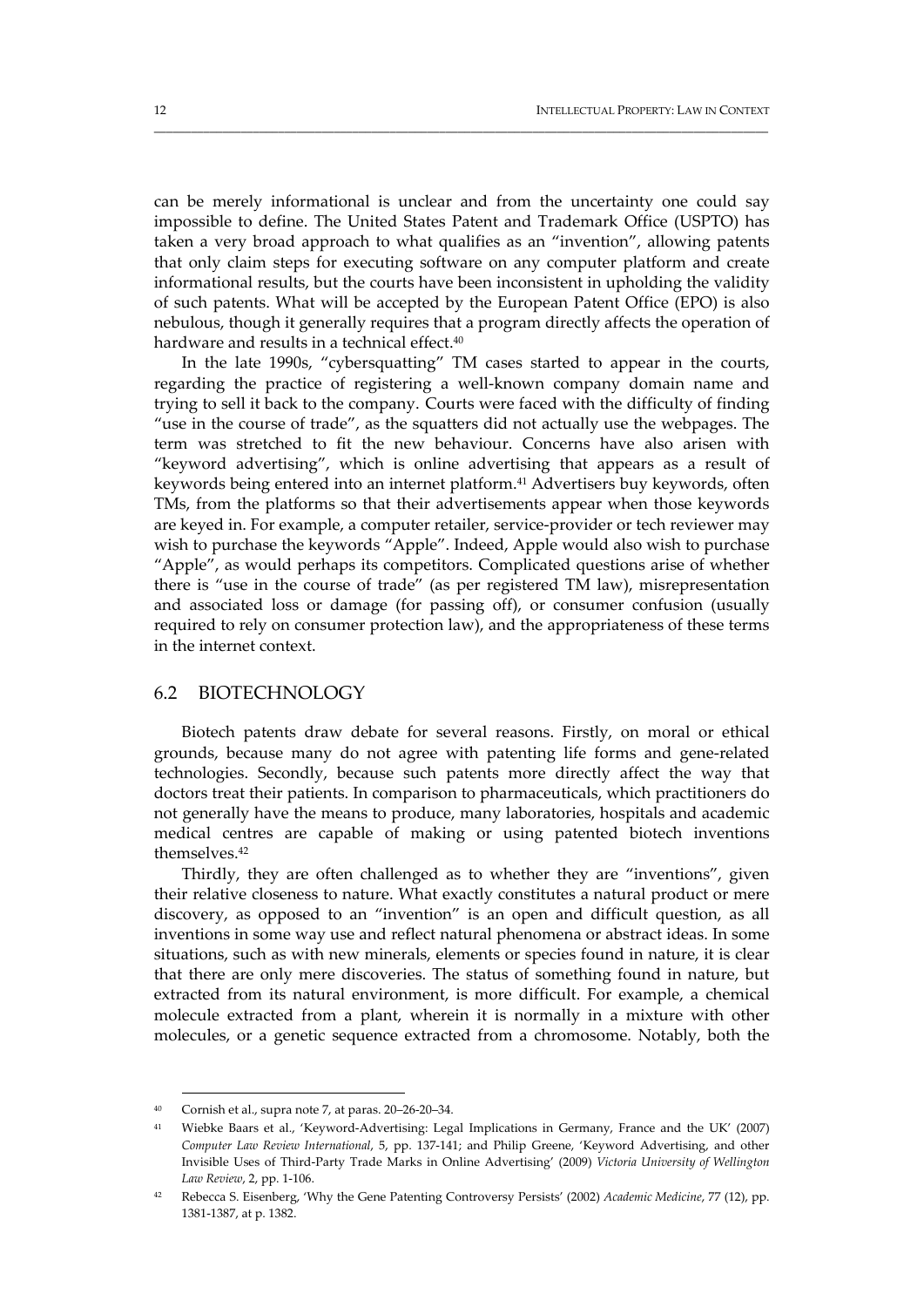$EPO<sup>43</sup>$  and the US Supreme Court<sup>44</sup> hold that simply isolated genes or genetic sequences are mere discoveries or natural products.

\_\_\_\_\_\_\_\_\_\_\_\_\_\_\_\_\_\_\_\_\_\_\_\_\_\_\_\_\_\_\_\_\_\_\_\_\_\_\_\_\_\_\_\_\_\_\_\_\_\_\_\_\_\_\_\_\_\_\_\_\_\_\_\_\_\_\_\_\_\_\_\_\_\_\_\_\_\_\_\_\_\_\_\_\_\_\_\_\_\_\_\_\_\_\_\_\_\_\_

Finally, biotech patents are seen as too greatly hindering future invention, as they are often informational and fundamental in character. The shift in focus to the information behind an invention (as opposed to the physical invention itself) is problematic as it means that public access to the invention is not guaranteed. Historically, patents could often be struck from the register for non-use; however this is no longer the case in many jurisdictions. Patent owners are thus able to seek rent from their patents, though they themselves do not work them. This is particularly the case for more informational/fundamental inventions, which raises particular concerns because patents have in part been justified based on the costs of bringing a product to market.

Relatedly, there are serious questions about whether the incentive theory applies to all research in the biotech field, given its often fundamental nature. Yet, not all biotech inventions are fundamental and some may be costly to bring to market. Patent law need only incentivise that which would not take place free of its existence. Ultimately, we must ask at what point we should propertise in order to maximise invention/innovation, taking into account the realities of research and development.

There is a growing sentiment that patents have changed the biotech (and pharmaceutical) research arena, removing its collegial spirit. It is only in recent years that patents have been used to seek rent from public‐research institutes and universities. Formerly, such use was considered to fall under an informal exemption by both industry and publicly‐funded researchers, but the position of industry is changing. Currently, when universities and public‐research institutes hold patents, they usually only seek licences or royalties from industry.45 Empirical observation indicates that the longstanding social norm that academic researchers share their information and tools is slowly fading under the influence of  $IP<sup>46</sup>$  This change may be having a negative impact on the incentive to discover. Arguably, no state has a robust experimental‐use exception that reflects the longstanding social norm that existed among academic researchers, although this would make more sense than depending on non‐compliance and non‐enforcement.

#### 6.3 IP OVERLAPS

A nexus of protection exists between all three main fields of IP. The copyright‐ patent overlap is apparent from the discussion above relating to the protection of software by both patent and copyright law. The overlap is even greater in states that allow for online business‐method patents, such as the US. For example, a method whereby the consumer receives a copyrighted product in exchange for viewing an advertisement was allowed patent protection, meaning that claims for software with the terms "over the internet" or at "an internet website" are sufficient to transform an

<sup>43</sup> Guidelines for Examination in the European Patent Office' (June 2012), at Part G, Chpt. II‐3.1 and III‐4.

<sup>44</sup> *Association for Molecular Pathology v Myriad Genetics, Inc.* (2013) 569 US \_\_\_ (SC).

<sup>45</sup> Philip W. Grubb and Peter R. Thomsen, *Patents for Chemicals, Pharmaceuticals and Biotechnology: Fundamentals of Global Law, Practice and Strategy*, 5th edn, Oxford: Oxford University Press, 2010, at pp. 434‐ 437.

<sup>46</sup> Rebecca Eisenberg, 'Noncompliance, Nonenforcement, Nonproblem? Rethinking the Anticommons in Biomedical Research' (2009) *Houston Law Review*, 45 (4), pp. 1059‐1099, at pp. 1093‐1097.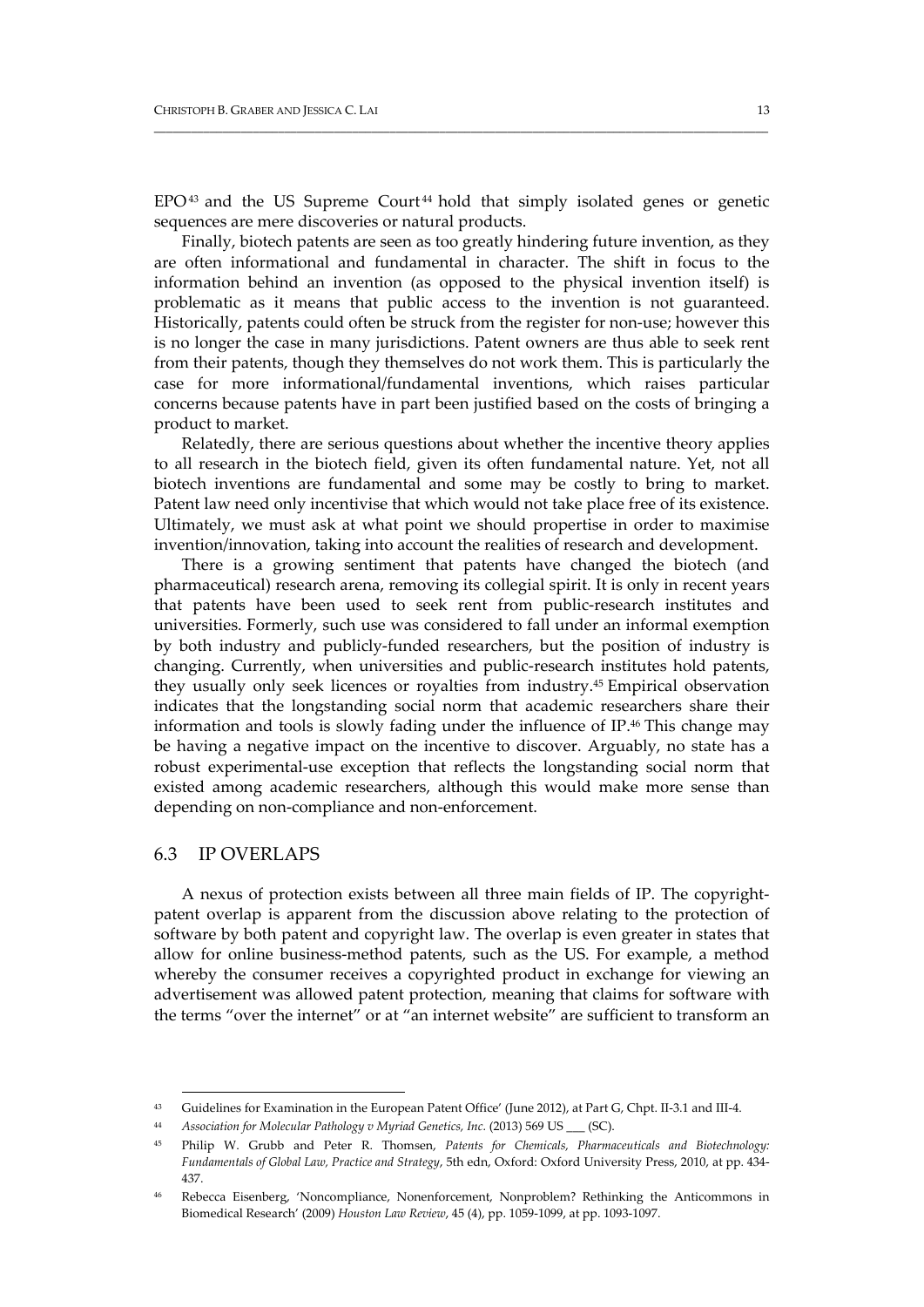unpatentable abstract idea into a patentable process.47 Most states consider such patents to be the mere performance of mental processes and not "inventions".48

\_\_\_\_\_\_\_\_\_\_\_\_\_\_\_\_\_\_\_\_\_\_\_\_\_\_\_\_\_\_\_\_\_\_\_\_\_\_\_\_\_\_\_\_\_\_\_\_\_\_\_\_\_\_\_\_\_\_\_\_\_\_\_\_\_\_\_\_\_\_\_\_\_\_\_\_\_\_\_\_\_\_\_\_\_\_\_\_\_\_\_\_\_\_\_\_\_\_\_

Copyright and TM protection can also overlap. Certain signs may be copyright protected if they are "works" and "original". $49$  A short phrase (such as Exxon) $50$  is unlikely to be considered a literary work, but a longer slogan could be, or a design may be an artistic work. Copyright exists without registration, such that it is possible for TM owners to spontaneously bring copyright infringement claims, creating an overlap between the two forms of IP. There are benefits because copyright protects any reproduction, not limited to use in the course of trade, or use as a TM. At the same time, there are advantages in using TMs over copyright, because TMs offer potentially perpetual protection. For example, Disney has both copyright and TMs over many of its characters. Jane Ginsburg has argued that, in some cases, an author's name can function like a TM, identifying source and indicating quality, and a sign can identify the copyright owner, such that we should be open to allowing overlap.51

The widening of TM protection to include three-dimensional shapes (the most famous probably being the Coca Cola bottle) has resulted in controversy because of the overlap with patent law. Shape marks are also examples of when all three areas of IP may be implicated. For example, the "Toilet Duck" (or "WC Ente" in German) bottle shape (for a toilet bowl cleanser) was designed and patented in the mid‐1980s by Walter Düring. Any designs or models for the bottle could also have design rights (if registered) or copyright. Düring also has a registered TM for the words "Toilet Duck" and figurative marks. The patent has since lapsed. Had Düring sought a 3D TM for the bottle shape, a monopoly on the shape of the bottle would still exist. Thus, TMs that cover shapes with functionality potentially give perpetual patent‐like protection.

## **7. A LOOK TO THE FUTURE**

Thinking about IP as encompassing only the classical fields of copyright, patents and TMs is, of course, narrow. New forms of IP or neighbouring- or related-rights continue to emerge. For example, TRIPS requires TM‐like protection of GIs for wines and spirits even when there would be no misled public or unfair competition, even if the true origin is indicated, and if the GI is used with expressions such as "kind", "style", "imitation" or "like".52 Furthermore, TRIPS requires patent‐like protection of plant varieties and protection of industrial designs and integrated circuits, databases enjoy *sui generis* protection in certain jurisdictions, <sup>53</sup> WIPO has treaties for the protection of performers, producers of phonograms (the fixation of sounds other

<sup>47</sup> *Ultramercial, LLC v Hulu, LLC* (2013) No. 10‐1544 (Fed. Cir.), appealed to the Supreme Court, Docket No. 13‐255.

<sup>48</sup> Cornish et al., supra note 7, at paras 20–26‐20–34

Helfer and Austin, supra note 29, at pp. 284-285.

<sup>50</sup> *Exxon Corp v Exxon Insurance Consultants Int'l Ltd* [1982] RPC 69.

<sup>&</sup>lt;sup>51</sup> Jane C. Ginsburg, 'Of Mutant Copyrights, Mangled Trademarks, and Barbie's Beneficence: the Influence of Copyright on Trademark Law', in Graeme B. Dinwoodie and Mark D. Janis, *Trademark Law and Theory: A Handbook of Contemporary Research*, Cheltenham, UK: Edward Elgar, 2008, pp. 481‐497.

<sup>52</sup> TRIPS, Article 23.

<sup>53</sup> TRIPS, Article 27.3(b).